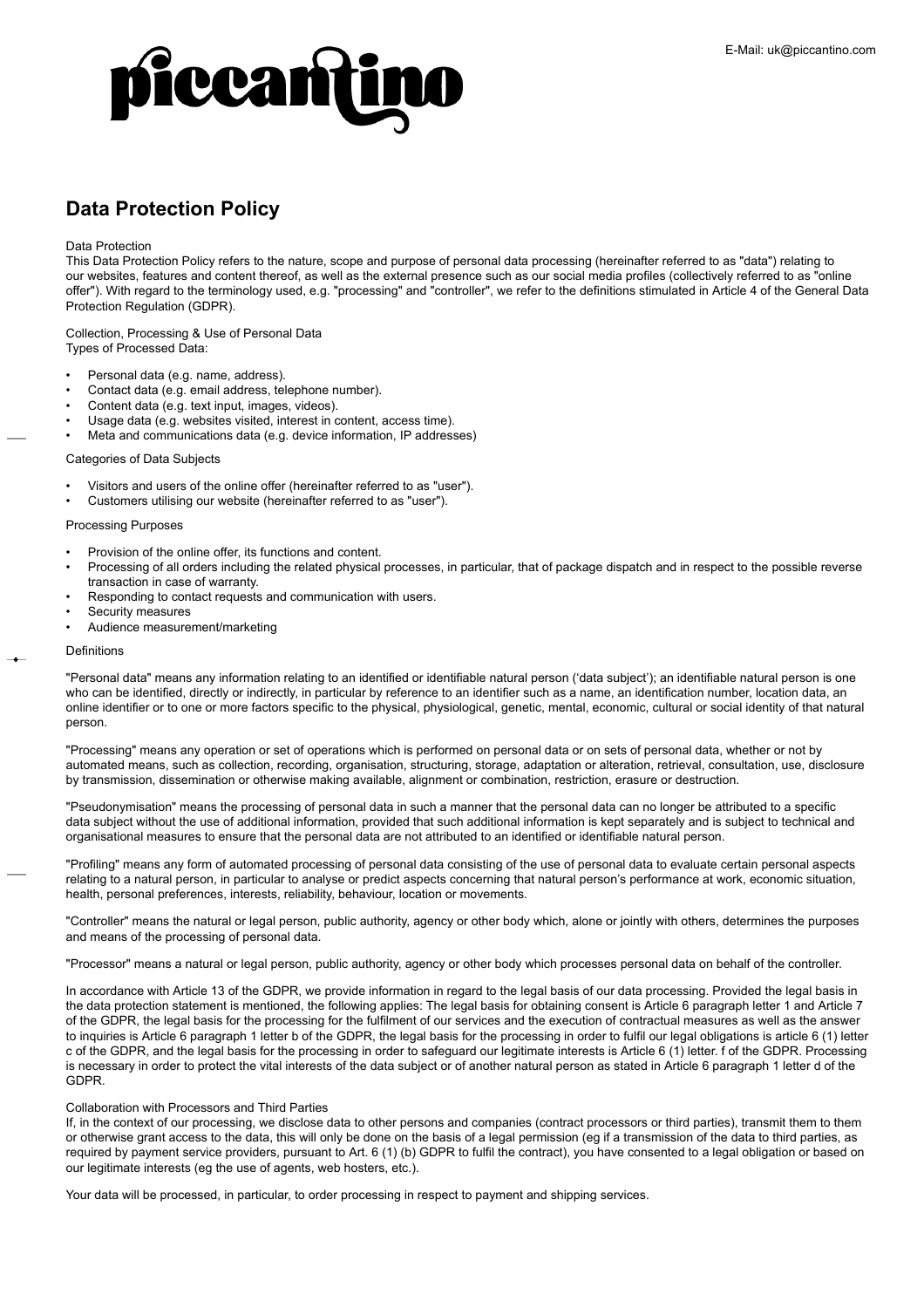

If we commission third parties to process data on the basis of a so-called "contract processing contract", this is done on the basis of Art. 28 GDPR.

# Payment Data

Your payment data is encrypted during the order processed and transferred via the internet. We never gain access to your payment data thanks to special embedding used during the order process and are therefore not the processors of the data. The data is processed exclusively by these payment service providers:

Credit Card and Paypal Payments SIX Payment Services (Europe) S.A. 10, rue Gabriel Lippmann L-5365 Munsbach Luxembourg dataprotection@six-group.com

Sofort Transfers via Klarna Klarna Bank AB (publ) Sveavägen 46 111 34 Stockholm Sweden datenschutz@klarna.de

RatePay RatePAY GmbH Franklinstraße 28-29 10587 Berlin datenschutz@ratepay.com

# Shipping Data

In order to improve our service, we work together with a third party service provider who processes parcel tracking numbers and publishes more detailed information regarding the status of a parcel. Third party information:

parcelLab GmbH Schillerstraße 23a 80336 Munich **Germany** info@parcellab.com

# Data Transmission in Third-Party Countries

If we process data in a third country (ie outside the European Union (EU) or the European Economic Area (EEA)) or in the context of the use of third-party services or disclosure or transmission of data to third parties, this will only be done if it is to fulfil our (pre) contractual obligations, on the basis of your consent, on the basis of a legal obligation or on the basis of our legitimate interests. Subject to legal or contractual permissions, we process or have the data processed in a third country only in the presence of the special conditions of Art. 44 et seq. GDPR. That the processing is e.g. on the basis of specific guarantees, such as the officially recognized level of data protection (eg for the US through the Privacy Shield) or compliance with officially recognized special contractual obligations (so-called "standard contractual clauses").

**Withdrawal Withdrawal** 

You have the right to consent according to. Art. 7 para. 3 of the GDPR. This right to consent also applies to data processed in the future.

You may at any time object to the future processing of your data in accordance with Art. 21 of the GDPR. Where the data subject objects to processing for direct marketing purposes, the personal data shall no longer be processed for such purposes.

#### Rights of the Data Subject

The user shall have the right to obtain from the controller confirmation as to whether or not personal data concerning him or her are being processed, and, where that is the case, access to the personal data and the controller shall provide a copy of the personal data undergoing processing as in accordance with Article 15 of the GDPR.

The user shall have the right to obtain from the controller without undue delay the rectification of inaccurate personal data or incomplete personal data concerning him or her in accordance with Article 16 of the GDPR.

The user shall have the right to obtain from the controller the erasure of personal data concerning him or her without undue delay and the controller shall have the obligation to erase personal data without undue delay in accordance with Article 17. The user shall have the right to obtain from the controller restriction of processing of personal data in accordance with Article 18 of the GDPR.

The user shall have the right to receive the personal data concerning him or her, which he or she has provided to a controller, in a structured, commonly used and machine-readable format and have the right to transmit those data to another controller without hindrance from the controller to which the personal data have been provided in accordance with Article 20 of the GDPR.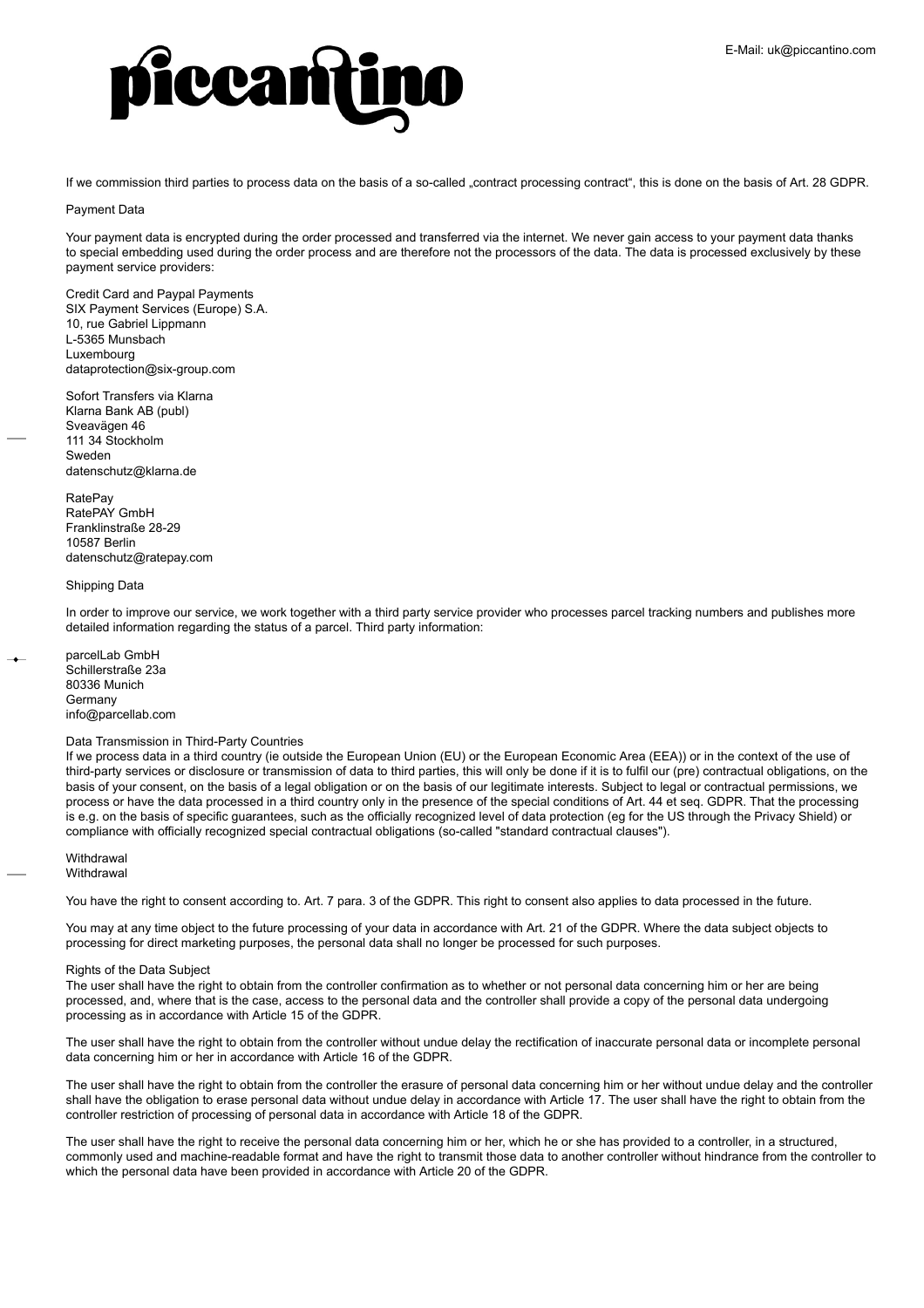

The user shall have the right to lodge a complaint with a supervisory authority in accordance with Article 77 of the GDPR.

#### Data Usage for Advertising Purposes

Your personal data is used to improve your shopping experience and shape it to suit your requirements. The information used to achieve this is the data already available to us, e.g. via your internet connection, the chosen end device, the operating system, the date, the time at which our website was visited or the pages accessed as well as information that was provided to us by you. You may object to the use of your personal data for advertising purposes at any time. A notification via email, letter or fax would suffice. You can find our contact details [here](http://https://www.piccantino.at/info/kontakt).

# Newsletters

The following information is intended to inform you about the content of our newsletter, the subscription, shipping and statistical evaluation procedures, as well as your right of opting out. By subscribing to our newsletter, you agree to receive it and to the described procedures.

We send newsletters, emails and other electronic notifications with advertising information (hereinafter "newsletter") only with the consent of the recipient or legal permission. Insofar as the content of the newsletter is concretely described as part of a subscription, it is relative for the consent of the users. Otherwise, our newsletters only contain information concerning our products and the relevant information thereof (e.g. safety instruction), special offers, promotions and information about our company.

Double opt-in and logging: Subscribing to our newsletter is part of a so-called double opt-in procedure. This means that you will receive an email after subscribing requesting you to confirm your subscription. This confirmation is necessary so that nobody can subscribe with an email address that is not their own. Subscription to the newsletter will be logged as proof of the subscription process in accordance with legal requirements. This includes the storage of the subscription and confirmation time as well as the IP address. Similarly, changes to your data stored with the emailing service provider will be logged.

Subscription details: To subscribe to the newsletter, all you have to do is enter your email address. Optionally, we ask that you provide your first and last name. These are only used to personalize the newsletter.

The dispatch of the newsletter and the associated performance measurement are based on a consent of the recipients according to Article 6 paragraph 1 letter a, Art. 7 GDPR in conjunction with section107 paragraph 2 of the Telecommunications Act, or if consent is not required, based on our legitimate interests in direct marketing according to Article 6 paragraph 1 letter f GDPR in conjunction with section 107 (2) and the like 3 of the Telecommunications Act.

The logging of the registration process is based on our legitimate interests in accordance with Article 6 paragraph 1 letter f of the GDPR. Our interest lies in the use of a user-friendly and secure newsletter system, which serves both our business interests and the expectations of the users and also allows us to prove our consent.

#### Termination/Cancellation

The user can terminate the receipt of our newsletter at any time, i.e. revoke your consent. The newsletter cancellation link can be found at the bottom of each newsletter. We may save the submitted email addresses for up to three years based on our legitimate interests before deletion thereof to provide prior consent. The processing of this data is limited to the purpose of a possible defence against claims. An individual request for cancellation is possible at any time, provided that at the same time the former existence of a consent is confirmed.

#### Email Marketing Service

The newsletter is distributed via the email service company, Amazon Web Services, Inc., 410 Terry Avenue North, Seattle WA 98109, United States. The service provider operates a data centre in Germany, which is used for dispatching emails. The privacy policy of the email service provider can be viewed here: [https://aws.amazon.com/en/privacy/](https://aws.amazon.com/privacy/?nc1=h_ls). The email service provider is based on our legitimate interests in accordance to Article 6 paragraph 1 letter f of the GDPR and a contract processing agreement according to Article 28 paragraph 3 section 1 of the GDPR.

The claim is limited to the Amazon AWS product "Simple Email Service". Consequently, only the actual dispatch of the newsletter is part of data processing. On the part of Amazon AWS, there is no structured archiving of personal data.

#### Taboola

Our website utilises the service of Taboola Inc. (28 West 23rd St. 5th fl., New York, NY 10010, www.taboola.com ). Taboola is a discovery content platform that delivers personalised recommendation to the user. The user profile does not allow any conclusions to be made upon your person.

Further information about deactivating Taboola cookies can be found here: https://www.taboola.com/privacy-policy (Opt-ou information can be found under "Site Visitor Choices").

# Cookies

Cookies are small text files that are stored on a user's computers. Different types of information can be stored within the text files. A cookie is primarily used to store information about a user (i.e. the device on which the cookie is stored) during or after their visit on a website. Session cookies are cookies that are deleted after a user leaves a website and closes the browser. In the case of session cookies, the contents of a shopping cart in an online shop or a login status are saved. Persistent cookies remain stored even after the browser has been closed. Thus, a login status, for instance, will be saved if the user visits the website after several days. Likewise, user interests can be stored which as used for range measurement or marketing purposes. A third-party cookie refers to cookies that are offered by providers that do not manage the website that is being visited. Cookies offered by the person that manages the website are called first-party cookies.

We can use session or persistent cookies and clarify these in the context of our privacy policy.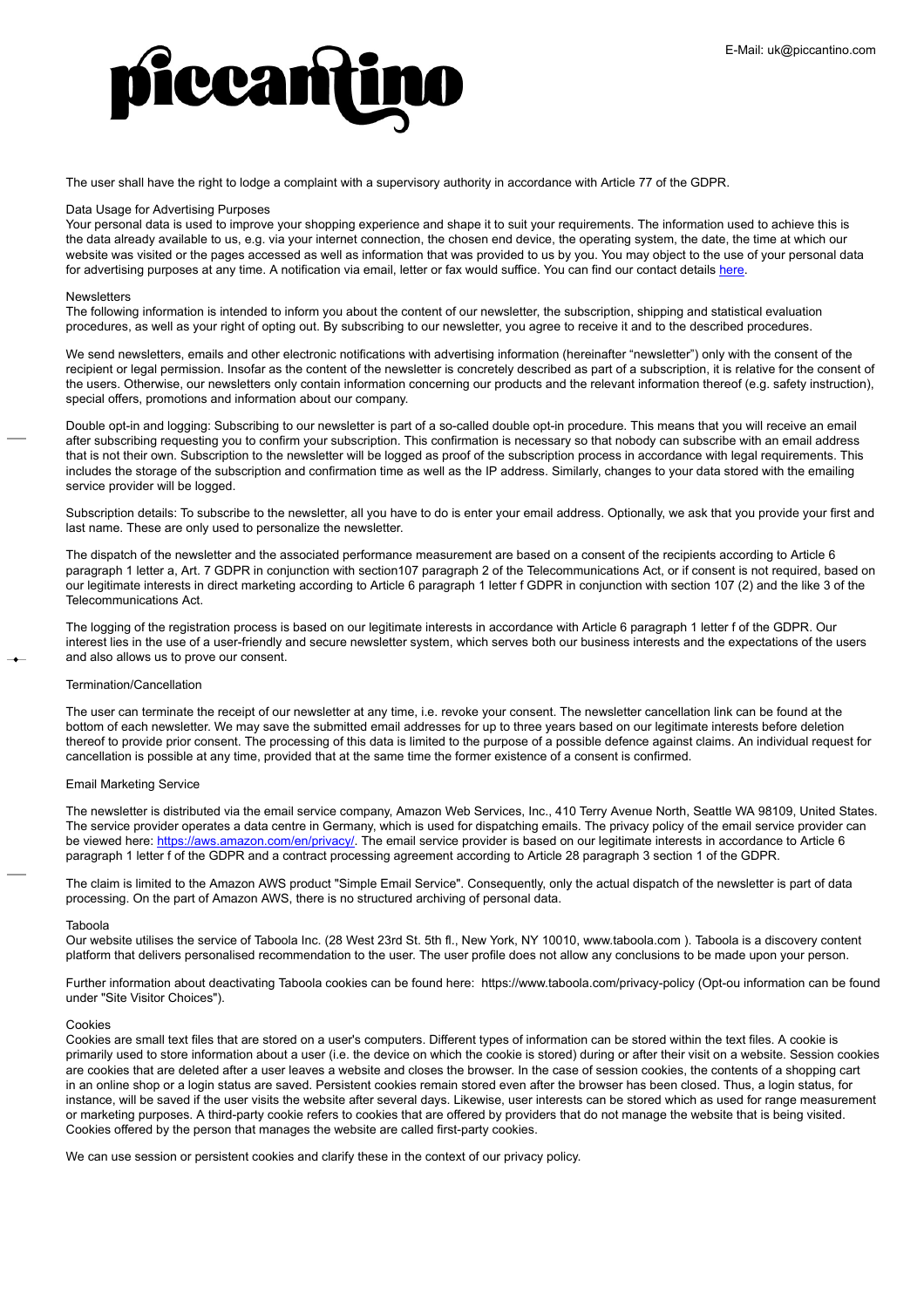

The user is requested to disable the settings in their browser if they do not want any cookies stored, Saved cookies can be deleted in the system settings of the browser. The exclusion of cookies can lead to functional restrictions of the website being visited.

A general contradiction explaining the use of cookies used for online marketing purposes can be found in a variety of services, especially in the case of tracking, via the US website http://www.aboutads.info/choices/ or the EU site [http://www.youronlinechoices.com/](https://www.youronlinechoices.com/). Furthermore, the storage of cookie can be switched off in the browser settings. Please note that, once the settings have been changed, not all the features available on this website may be used.

# Google Analytics with "Anonymize IP" Extention

Based on our legitimate interests (i.e. interest in the analysis, optimisation and economical operation of our online offering pursuant to Art. 6 (1), letter f. GDPR), we use Google Analytics, a web analysis service of Google LLC ("Google"). Google uses cookies. The information generated by the cookies regarding the use of the online offering by the user is generally transmitted to a Google server in the USA where it is stored.

Google is certified under the Privacy Shield agreement and thereby guarantees compliance with European data protection law (https:// www.privacyshield.gov/participant?id=a2zt000000001L5AAI&status=Active).

Google uses this information on our behalf in order to evaluate the use of our online offering by the users, compile reports about the activities within this online offering and provide us with additional services related to the use of this online offering and the internet. In doing so, pseudonymised usage profiles for the users may be prepared from the processed data.

We only use Google Analytics with activated IP anonymisation. This means that the IP address of users within member states of the European Union or other states in the European Economic Area is shortened by Google. Only in exceptional cases is the full IP address transferred to a Google server in the USA and shortened there.

The IP address transferred by the user's browser is not combined with other data by Google. Users can prevent the storage of cookies by configuring the settings of their browser software accordingly. Furthermore, users can prevent the capture of data generated by the cookie and related to their use of the online offering by Google as well as the processing of these data by Google by downloading and installing the browser plug-in available under the following link: https://tools.google.com/dlpage/gaoptout?hl=en.

Further information about the use of data by Google, settings and rights to object is available in the Google data privacy statement (https:// policies.google.com/technologies/ads) and the settings for the display of advertisements by Google (https://adssettings.google.com/authenticated).

The personal data of users are erased or anonymised after 14 months.

# Google Universal Analytics

We use Google Analytics in the "Universal Analytics" version. "Universal Analytics" is a Google Analytics process that prepares the user analysis on the basis of a pseudonymised user ID and thereby creates a pseudonymised user profile with information from the use of various devices (known as cross-device tracking).

#### Formation of Target Groups with Google Analytics

We use Google Analytics in order to display the advertisements placed within advertising services of Google and its partners only to those users who have shown an interest in our online offering, or who exhibit certain characteristics (e.g. interest in certain topics or products determined based on the websites that are visited), which we transmit to Google (known as Remarketing Audiences or Google Analytics Audiences). With the help of Remarketing Audiences, we also want to ensure that our advertisements correspond to the potential interests of users.

# Google Remarketing & Conversion Measurements

We use the services of Google LLC, 1600 Amphitheater Parkway, Mountain View, CA 94043 on the basis of our legitimate interests (i.e. interest in the analysis, optimisation and economic operation of our online service within the scope of Article 6 (1) letter f of the GDPR, USA, ("Google").

Google is certified under the Privacy Shield Agreement, which provides a guarantee to comply with European privacy legislation (https:// www.privacyshield.gov/participant?id=a2zt000000001L5AAI&status=Active).

We use Google's online marketing tool, AdWords, to place ads on the Google advertising network (e.. in search results, in videos, on websites, etc.). This allows us to display ads for and within the scope of our website and online offer in order to only present ads to users that potentially match their interests. For instance, if a user is being presented with products that he/she has shown interest in on a different website, it is referred to as "remarketing". When our or other websites are being accessed, whereby the Google advertising network is active, Google will immediately execute a Google code and so-called (re)marketing tags (invisible graphics or code also referred to as "web beacons") are incorporated into the website. With the help of these tags an individual cookie, i.e. a small text file, is saved on the user's device. Comparable technologies can also be used instead of cookies. The file records which websites the user has visited, or which content the user is interested in as well as technical information about the browser and operating system, referring websites, visiting times and other information regarding the use of the online offer.

Furthermore, we receive an individual "conversion cookie". The information obtained is used by Google to generate conversion statistics on our behalf. However, we only receive the anonymous total number of users who clicked on our ad and were redirected to a conversion tracking tag page. We do not receive any information that personally identifies users.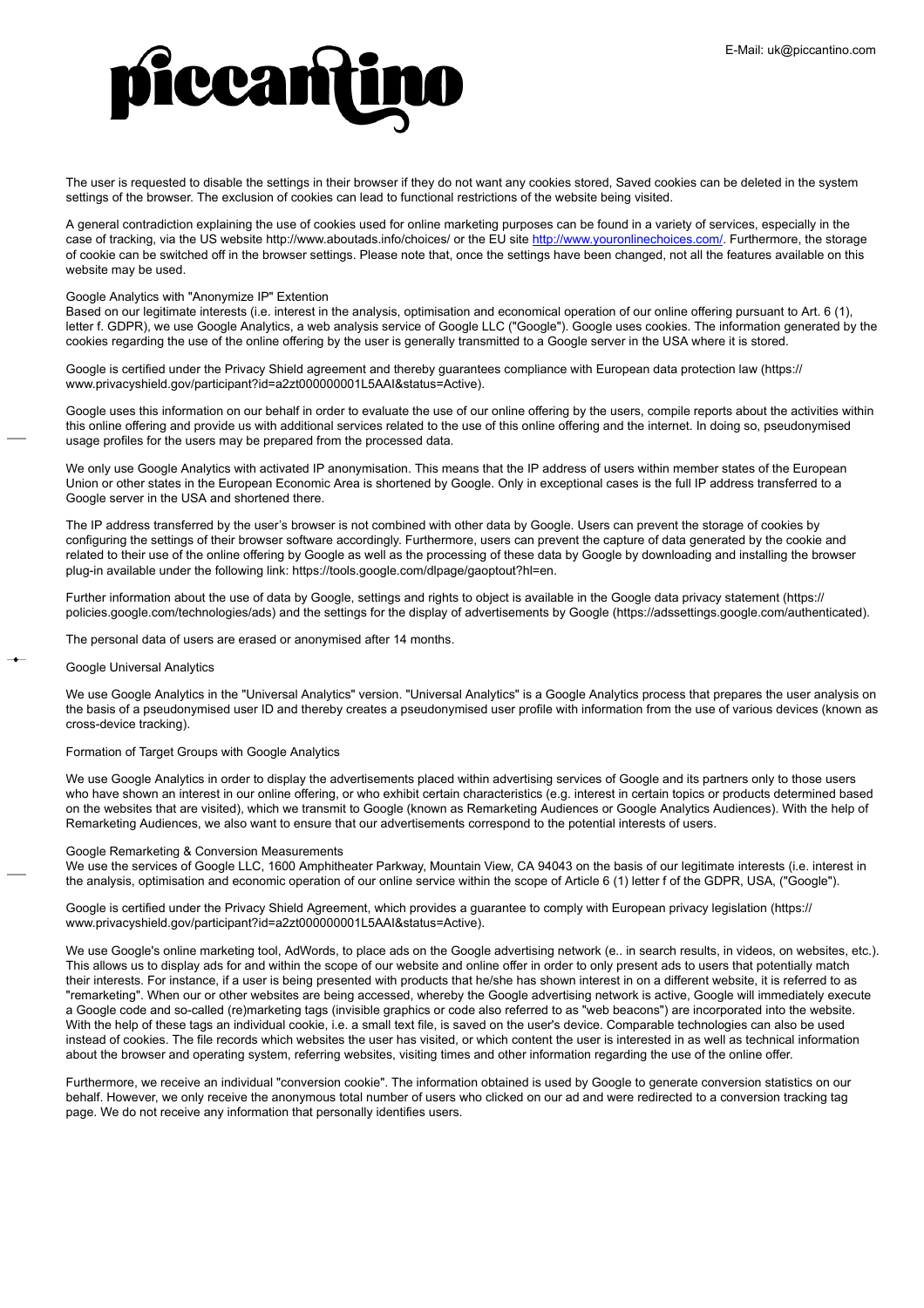# **ceanti**

The user data is processed within the Google advertising networking using a pseudonym. This means that Google does not store or process the user's name or email address but rather the relevant, cookie-related data within pseudonymous user profiles. Thus, the ads are not displayed to a specific, identifiable person but rather to the owner of the cookie and not their personal identity. This does not apply if the user has explicitly allowed Google to process the data by other means. The user information collected is transmitted to Google and stored on Google servers in the United **States** 

For more information about Google's data usage, settings and possibilities of revocation, please read Google's Private Policy (https:// policies.google.com/technologies/ads) as well as the settings regarding the display of ads via Google (https://adssettings.google.com/authenticated).

# Facebook Pixel, Custom Audiences and Facebook Conversion

Based on our legitimate interests in the analysis, optimisation and economical operation of our online offering and for these purposes, our online offering uses what is called the "Facebook pixel" of the social network Facebook operated by Facebook Inc., 1 Hacker Way, Menlo Park, CA 94025, USA or, if you are resident in the EU, by Facebook Ireland Ltd., 4 Grand Canal Square, Grand Canal Harbour, Dublin 2, Ireland ("Facebook").

Facebook is certified under the Privacy Shield agreement and thereby guarantees compliance with European data protection law (https:// www.privacyshield.gov/participant?id=a2zt0000000GnywAAC&status=Active).

The Facebook pixel allows Facebook to identify the visitors to our online offering as a target group for this display of advertisements (known as Facebook ads). Accordingly we use the Facebook pixel in order to display the Facebook ads placed by us only to those Facebook users who have shown an interest in our online offering, or who exhibit certain characteristics (e.g. interest in certain topics or products determined based on the websites that are visited), which we transmit to Facebook (known as Custom Audiences). We also use the Facebook pixel to ensure that our Facebook ads correspond to the potential interests of users and are not perceived as bothersome. With the help of the Facebook pixel, we are also able to understand the effectiveness of Facebook ads for statistical and market research purposes by seeing whether users were forwarded to our website after clicking a Facebook advertisement (known as conversion).

Facebook processes the data according to Facebook's data usage guideline. Corresponding general information about the display of Facebook ads in Facebook's data usage guideline: https://www.facebook.com/about/privacy/. Specific information and details about the Facebook pixel and its functionality is available in the Facebook help section: https://www.facebook.com/business/help/651294705016616.

You can object to the recording of data by the Facebook pixel and their use for the display of Facebook ads. To choose what types of advertisements are displayed to you on Facebook, you can call up the page set up by Facebook and follow the instructions for configuring usagebased advertising settings: https://www.facebook.com/settings?tab=ads. The settings are platform-independent, meaning they apply to all devices including desktop computers and mobile devices.

You can also object to the use of cookies for the purpose of measuring coverage and for promotional purposes on the deactivation page of the network advertising initiative (http://optout.networkadvertising.org/) and on the US website (http://www.aboutads.info/choices) or the European website (http://www.youronlinechoices.com/uk/your-ad-choices/).

#### Bing Ads

Based on our legitimate interest in the analysis and optimisation of our advertisements we use the conversion and tracking tool "Bing Ads" by Microsoft (Microsoft Corporation, One Microsoft Way, Redmond, WA 98052-6399, USA). If personal data is used in this context it is used in compliance with Art. 6 (1) of the GDPR. To use this tool, Microsoft Bing Ads places a cookie on your device if you reach our website by clicking on a Microsoft Bing advertisement. We can then see that someone clicked on the ad, was redirected to our online offer and reached a previously determined landing page (the so-called "conversion page"). We only learn the total number of users that clicked on the Bing ad. No IP addresses are stored. We do not receive any personal Information regarding the identity of the user.

Microsoft is certified under the Privacy Shield Agreement, which guarantees that the level of data protection is kept at the valid level required in the EU. (<https://www.privacyshield.gov/participant?id=a2zt0000000KzNaAAK&status=Active> ).

If you do not want to participate in the Bing Ads tracking process, you can also disable the the cookies required in your browser settings or use the Microsoft opt-out page: [http://www.youronlinechoices.com/uk/your-ad-choices/.](http://www.youronlinechoices.com/uk/your-ad-choices/)

For more information about privacy and cookies used with Microsoft Bing Ads, please refer to the Microsoft Privacy Policy: [https://](https://privacy.microsoft.com/de-de/privacystatement) [privacy.microsoft.com/en-us/privacystatement](https://privacy.microsoft.com/de-de/privacystatement) .

#### intelliAD

Our website uses the services of intelliAd Media GmbH, Sendlinger Str. 7, 80331 Munich. Anonymised data is captured and aggregated for the design and optimisation of this website and user profiles are created from the data using pseudonyms. intelliAD tracking stores cookies offline. Anonymized usage data and profiles can be used by the website operator as well as other intelliAd customers for the identification of user interests without any conclusion as to your identity as a website visitor. You have the right to object to the data storage of your (anonymized) data for future use by selecting the intelliAd opt-out function.

# Social Media Online Presence

We maintain a social media online presence and other platforms in order to communicate with customers, interested parties and active users, and to inform them about our services. When viewing the respective networks and platforms, the business conditions and data processing policies of the respective operators apply.

We would like to point out that the users' data may be processed outside the European Union. This may result in risks to users because e.g. the enforcement of user rights could be made more difficult. With respect to US providers certified under the Privacy Shield, we point out that they are committed to respecting EU privacy standards.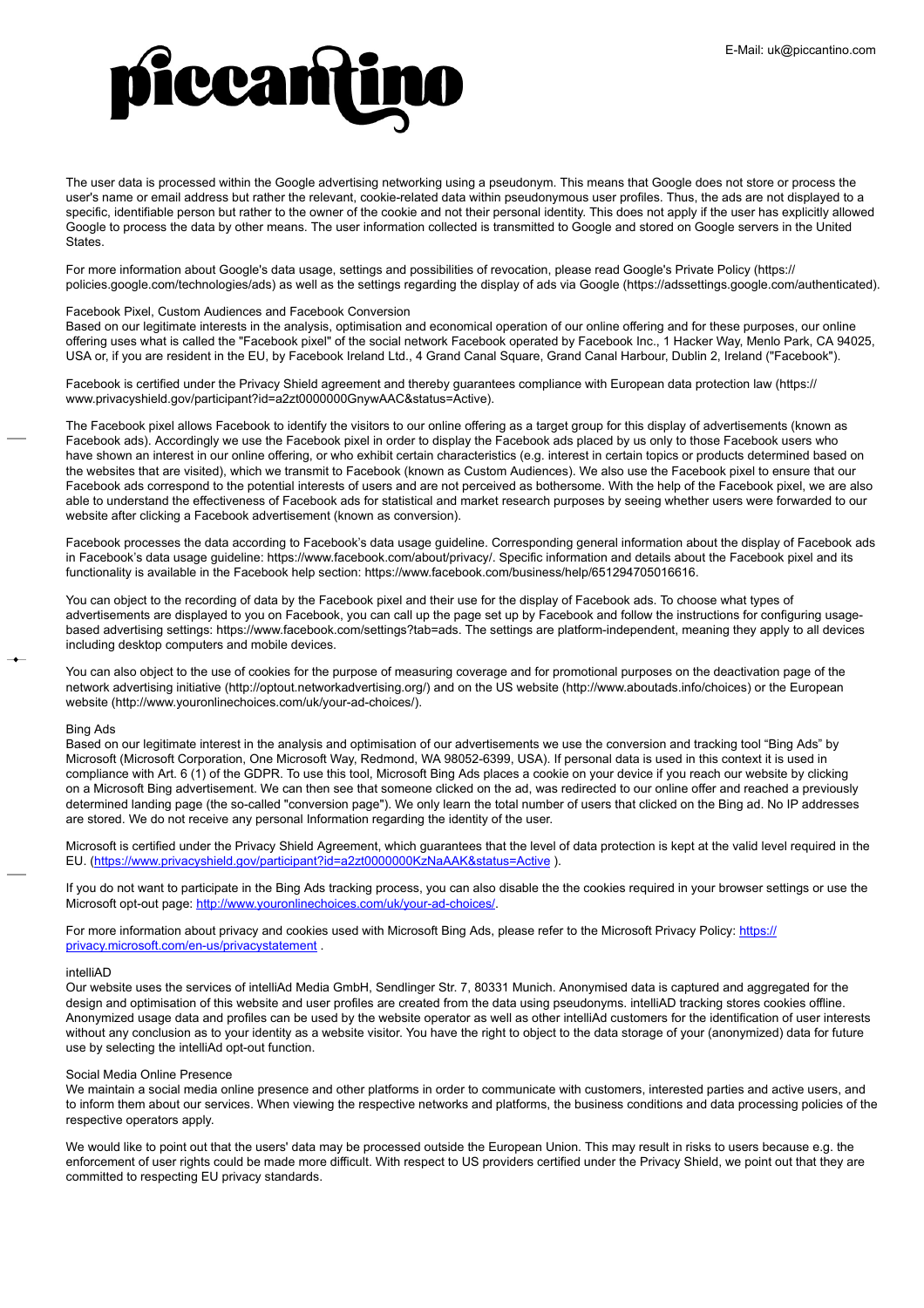

Furthermore, the user's data is usually processed for market research and advertising purposes. Thus, e.g. user profiles are created from user behaviour and the resulting interests of the users. The usage profiles may, in turn, be used to e.g. place advertisements inside and outside the platforms that are presumably in line with users' interests. For these purposes, cookies are usually stored on the users' computers, in which the user behaviour and the interests of the users are stored. Furthermore, in the usage profiles, data can also be stored independently of the devices used by the users (in particular if the users are members of the respective platforms and logged in to them).

The processing of personal data linked to the user is based on our legitimate interests in effective information of users and the communication with users in accordance with. Art. 6 para. 1 lit. f. GDPR. If the users are asked by the respective providers for consent to data processing (that is, they declare their agreement, for example, by ticking a checkbox or confirmation a button), the legal basis of the processing is in accordance to Art. 6 para. a., Art. 7 GDPR.

For a detailed description of the respective processing and the possibilities of contradiction (opt-out), we refer to the following linked information of the provider.

Also, in the case of requests for information and the assertion of user rights, we point out that these can be claimed most effectively from the providers. Only the providers have access to the data of the users and can take appropriate measures directly and provide information. If you still need help, then you can contact us.

- Facebook (Facebook Ireland Ltd., 4 Grand Canal Square, Grand Canal Harbour, Dublin 2, Irland) data privacy statement: https:// www.facebook.com/about/privacy/, Opt-Out: https://www.facebook.com/settings?tab=ads and http://www.youronlinechoices.com, Privacy Shield: https://www.privacyshield.gov/participant?id=a2zt0000000GnywAAC&status=Active.
- Google/ YouTube (Google LLC, 1600 Amphitheatre Parkway, Mountain View, CA 94043, USA) data privacy statement: https:// policies.google.com/privacy, Opt-Out: https://adssettings.google.com/authenticated, Privacy Shield: https://www.privacyshield.gov/participant? id=a2zt000000001L5AAI&status=Active.
- Instagram (Instagram Inc., 1601 Willow Road, Menlo Park, CA, 94025, USA) data privcy statement/opt-out: http://instagram.com/about/legal/ privacy/.

# Security Measures

Taking into account the state of the art, the costs of implementation and the nature, scope, context and purposes of processing as well as the risk of varying likelihood and severity for the rights and freedoms of natural persons, the controller and the processor shall implement appropriate technical and organisational measures to ensure a level of security appropriate to the risk, including inter alia as appropriate:

the pseudonymisation and encryption of personal data;

the ability to ensure the ongoing confidentiality, integrity, availability and resilience of processing systems and services;

the ability to restore the availability and access to personal data in a timely manner in the event of a physical or technical incident;

a process for regularly testing, assessing and evaluating the effectiveness of technical and organisational measures for ensuring the security of the processing.

# Product & Order Reviews

In order to maintain our quality of service and that of the products on offer, we request the customer's opinion and feedback after the business transaction has been completed.

For this purpose, we process the order and order data with the review site "Verified Reviews" by Net Reviews SAS.

Should you encounter any problems, please do not hesitate to contact us in advance. We do our best to resolve any concerns in a timely fashion. Please review our service and products once we have had the opportunity to solve the issue beforehand.

Net Reviews SAS, a French simplified joint-stock company (SAS) registered in the Marseille Trade and Companies Register (RCS) under number 750 882 375, is the provider of an IT solution for gathering reviews pertaining to the quality of the E-commerce Service provided by web merchants.

Verified Reviews and the customer agree to comply with the law governing the collection, processing and distribution of personal data in relation to the processing of such data.

In particular, Verified Reviews guarantees that customers, users and site visitors have a right of access to personal information stored, as well as the right to modify, correct, block, delete or oppose the processing of such data.

The following data is transferred to Net Reviews SAS and processed to collect ratings:

- Surname
- First name
- E-mail address
- Date and order number
- Name and internal as well as international references (GTIN / ISDNF) of the ordered product

The following data will be made available through the publication of ratings:

- First name
- First letter of the surname
- Date and time of review submission
- Date of purchase experience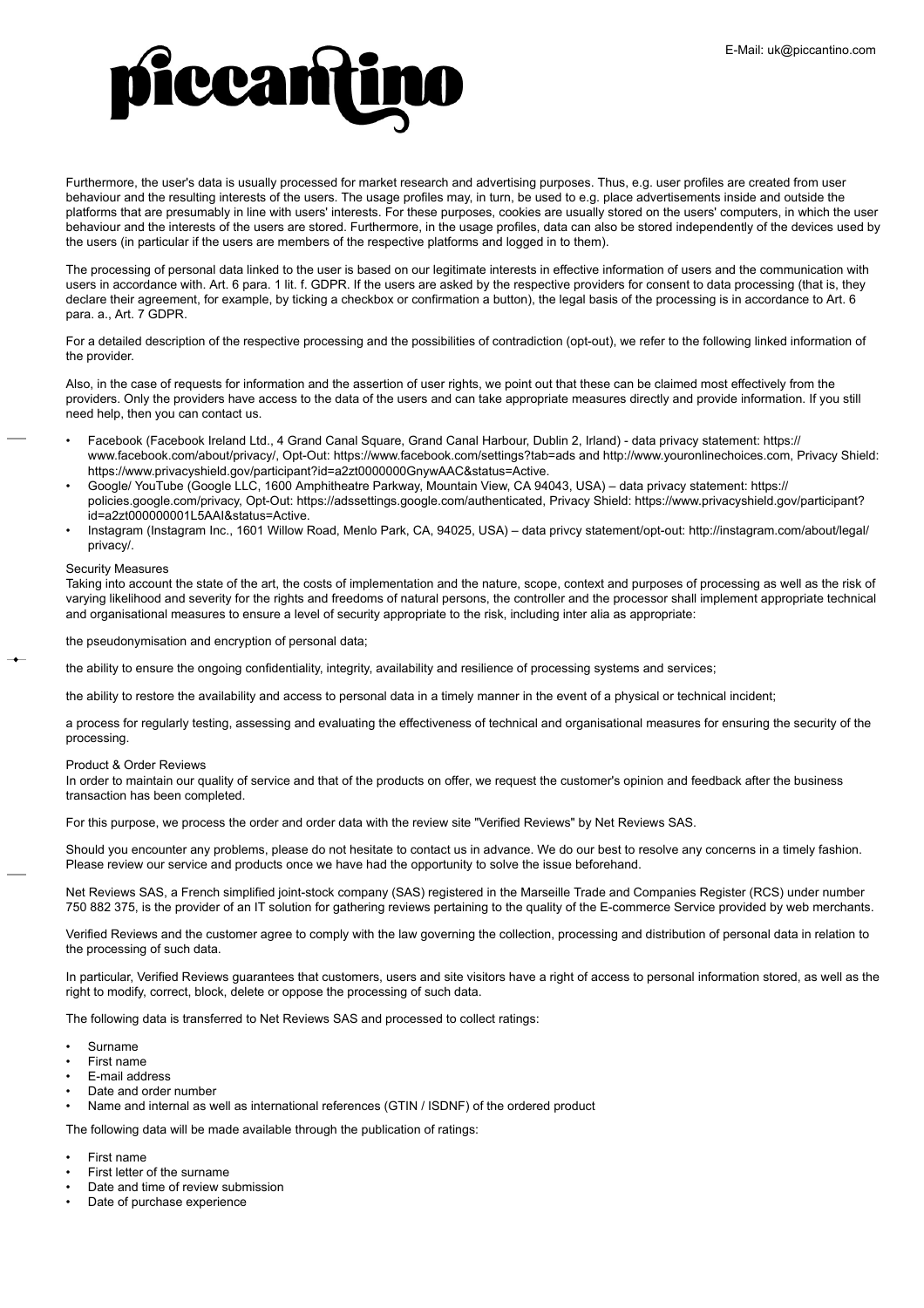

#### • Product purchased

Place of purchase or of service delivery

More information about the company can be found here: <https://www.verified-reviews.co.uk/>

#### Participation in Affiliate Partner Programs

Within our online services, we use, on the basis of our legitimate interests (i.e. interest in the analysis, optimising, and economic operation of our online services) pursuant to Article 6 (1) (f) GDPR, tracking measures customary in the trade, insofar as these are required for the operation of the affiliate system. In the following paragraphs, we inform users of the technical background.

The services offered by our contractual partners may be advertised and linked as well on other websites (so-called affiliate links or after buy systems, if for example links or services of third parties are offered after the conclusion of a contract). The operators of the website concerned receive a commission if the user follows the affiliate links and subsequently make use of the offers.

In summary, it is required for our online service that we be able to trace whether users interested in affiliate links and/or the goods available at our business, subsequently make use of the offers at the initiative of the affiliate link or our online platform. For this purpose, the affiliate links and our offers are supplemented with certain values which may be placed as a part of the link or otherwise, e.g. in a cookie. The values include in particular the referrer website, time, an online ID of the operator of the website on which the affiliate link was situated, an online ID of the offer concerned, an online ID of the user, and values specific to tracking such as advertising material ID, partner ID, and categorization.

The online IDs of users used by us are pseudonym values. This means that the online ID itself does not contain personal data such as name or email address. They only assist us in determining whether the same user who clicked on an affiliate link, or who, through our website, took an interest in one of our products, made use of the offer, i.e. concluded a contract with the provider. However, the online ID is personal insofar as the online ID together with other user data are available to the partner business and also to us. Only in this way is the partner business able to inform us whether such user accepted the offer and whether we may pay out the bonus.

We collaborate with Awin (for more information klick [here\)](#page-0-0) and Belboon. These are so-called tracking cookies that provide our partners with order provisioning data. The data does not contain personal data or information about the order or ordered products.

#### Server Log Files

We automatically collect and store information in so-called server log files, which your browser automatically sends to us when enquiring about our website. The information comprises:

- the type and version of the browser used
- the operating system used
- referrer URL
- the hostname of the computer being accessed
- time of the server request

This mainly serves as quality assurance of our services. The data cannot be assigned to specific persons. The data is not merged with other data sources. We reserve the right to check this data retrospectively if specific indications for illegal use come to our attention.

# Data Erasure

The data processed by us is deleted or the processing thereof limited in accordance with Articles 17 and 18 of the GDPR. Unless explicitly stated in this Privacy Policy, the data stored by us is deleted as soon as it is no longer required for its purpose and the deletion does not conflict with any statutory storage requirements. Unless the data is deleted because it is required for other and legitimate purposes, its processing will be restricted. This means that the data is blocked and not processed for other purposes. This applies, for example, to data that must be kept for commercial or tax reasons.

According to the legal requirements in Germany, the storage takes place for 10 years according to §§ 147 paragraph 1 AO, 257 paragraph 1 No. 1 and 4, paragraph. 4 HGB (books, records, management reports, accounting documents, trading books, for taxation relevant Documents, etc.) and 6 years in accordance with § 257 (1) no. 2 and 3, para. 4 (commercial letters).

According to legal regulations in Austria, the storage takes place in for 7 years in accordance with § 132 exp. 1 BAO (accounting documents, documents / invoices, accounts, documents, business documents, statement of income and expenses, etc.), for 22 years in connection with land and for 10 years in the case of documents related to electronically supplied services, telecommunications, broadcasting and television services provided to non-EU companies in EU Member States for which the Mini-One-Stop-Shop (MOSS) is used.

In the event of deletion, our system will be rendered unrecognizable and unrecoverable using an irreversible pseudonymization procedure.

Consent to data processing upon a job application at niceshops GmbH 1. Consent

By applying for or registering with niceshops GmbH, you consent to the processing of your personal data in connection with a job application. Your data is stored and processed on BambooHR partner software system.

# 2. Data protection and data confidentiality

Data protection is important to us. niceshops GmbH has taken the necessary organisational and technical measures to ensure the confidentiality of your application.

3. Use of your personal data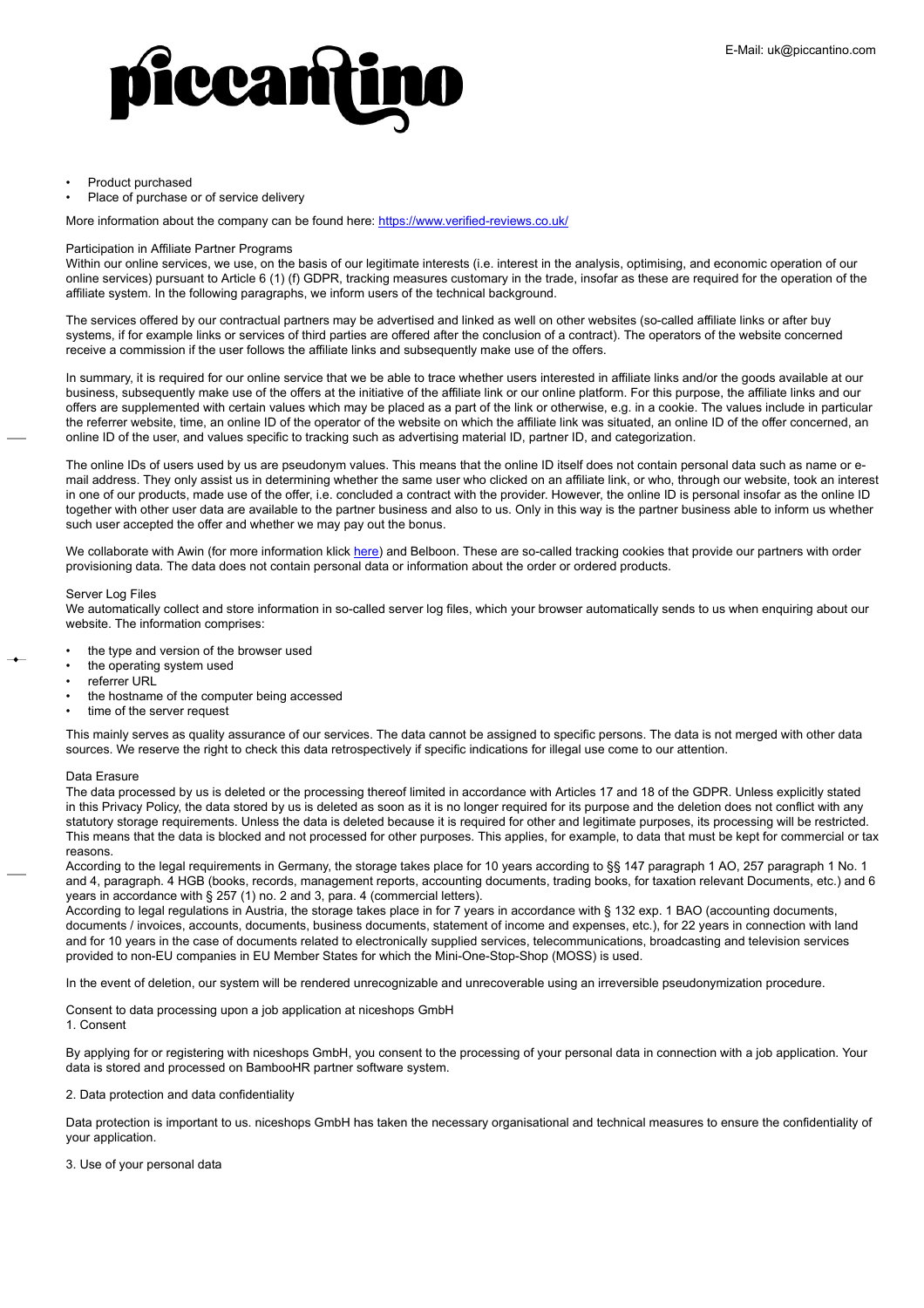

During the application process, the contact details such as postal address, e-mail address and telephone numbers are stored in the applicant's database, along with their title, surname and first name. In addition, application documents such as the cover letter, curriculum vitae, vocational training certificates, theoretical and work certificates are captured and saved.

The data will be stored, evaluated, processed or transferred internally only as part of your application process. The data is accessible to employees of the niceshops GmbH Human Resources Department and to those responsible for the selection of new niceshops GmbH staff only. Your data will not be transmitted to companies or persons outside niceshops GmbH, nor used for other purposes.

# 4. Right of Access to Personal Data

Upon request, we would be happy to provide you with information about the personal data saved. Please contact our Human Resources Department (jobs@niceshops.com) for more information.

# 5. Storage and Deletion of Data

Your data will be kept for the duration of the application process, during the corresponding legal retention period. If you are employed by niceshops GmbH, your personal data or excerpt thereof will be added to your personal file.

If you have applied but we unable to offer you an appropriate position, we reserve the right to reserve your application. You will be notified if this is the case. If you do not agree or are no longer interested, you have the option of having your data deleted by the Human Resources Department at any time.

#### Contact Details

For questions concerning the collection, processing or use of your personal data, for information, rectification, blocking or deletion of data as well as the revocation of consent, please contact: privacy@niceshops.com

# Banner Ads

When the user visits, we used data collected to display banner ads. This refers to web banners that are served by ad networks.

The banner ads display products that the user has previously seen on our website or products that are similar to those seen (retargeting). We only use anonymous data in this case. The user's name or email address is not stored by cookies.

#### Our Partner:

Criteo CIL, 32 Rue Blanche, 75009 Paris, France.

Criteo generates an individual code ("hash") with the email address used to create a customer account on our website in order to identify users across all devices. Information about their data protection policy can be found here: http://www.criteo.com/privacy/corporate-privacy-policy/ Information on our to deactivate this service can also be found here.

# Use of YouTube Plugins

Our website embeds videos from the YouTube portal a company of Google Inc. (1600 Amphitheater Parkway, Mountain View, CA 94043, USA). When viewing a YouTube video that is embedded in our website, a connection is established between the YouTube and Google servers. The connection is used to communicate to these servers which of our website pages you have visited. If you are logged into your YouTube account, YouTube assigns this information to your personal user account. The purpose and scope of the data collection and the further processing and use of the data by Google or YouTube, as well as your rights and settings for the protection of your privacy, can be viewed in Google's privacy policy: www.google.com/intl/en/policies/privacy/ . If you do not wish Google or YouTube to assign the data collected through our website directly to your profile with another Google services, you can prevent Google Plugins by uploading add-ons for your browser, such as the script blocker "NoScript" (http://noscript.net/).

#### Web Tracking Tools

In the context of retargeting and banner advertisements, we use third-party services. This is usually done using cookies or pixels. Thus, promotional offers will be more useful and interesting for you.

# Adyen Credit Payments

The processing of credit card payments is carried out by our partner Adyen BV, Simon Carmiggelstraat 6 - 50, 1011 DJ Amsterdam. In order to prevent and detect fraud, we provide Adyen with your IP address, billing and delivery address, as well as your delivery details. The data is stored by Adyen BV to protect your credit card against fraud. All data is encrypted. For more information, visit https://www.adyen.com/policies-and-disclaimer/ privacy-policy.

# Use of Facebook Social Plugins

This website uses Facebook (operated by Facebook Inc., 1601 S. California Ave, Palo Alto, CA 94304, USA ) social plugins. The plugins are marked with a Facebook logo, the "Facebook Social Plugin" add on or "Facebook Social Plugin". An overview of the Facebook plugins and how they appear can be found here: https://developers.facebook.com/docs/plugins

When you visit one of our pages that displays such a plugin, your browser connects directly to the Facebook servers. The content of the plugin is transmitted directly from Facebook to your browser and integrated into the website.

By integrating plugins, Facebook is given the information that your browser has accessed, the corresponding page of our website, even if you do not have a Facebook account or are not logged into your Facebook account. This information (including your IP address) is transmitted directly from your browser to a Facebook server in the United States and stored there.